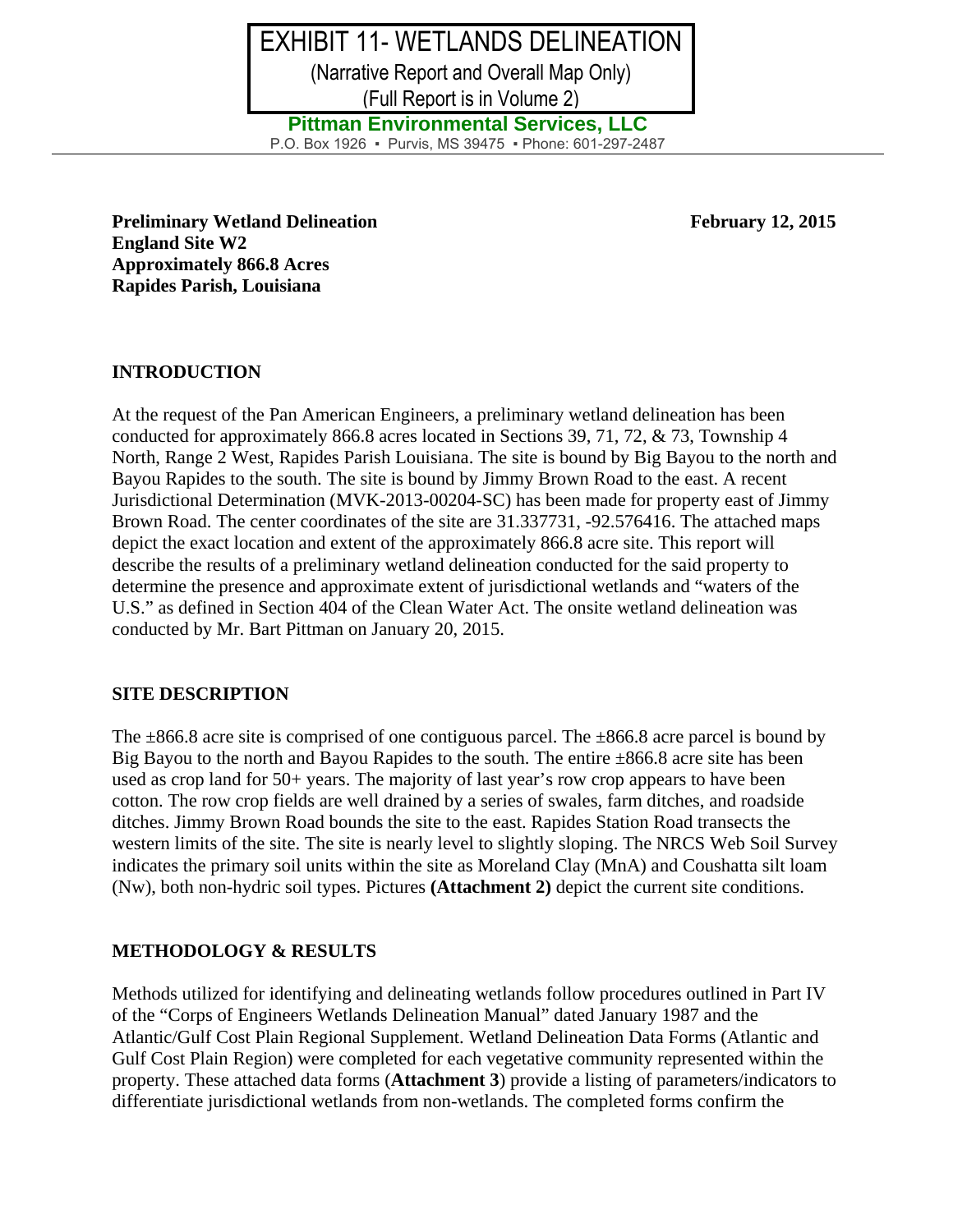presence or absence of the three required wetland criteria; hydrophytic vegetation, wetland hydrology, and hydric soils. The approximate location of each data point is shown on the attached preliminary wetland delineation map, (**Attachment 1**).

The ±866.8 acre site is comprised of row crop farm land that was most recently planted with cotton. This area has been used as row crop for at least 50+ years. The northern portions of the site are comprised of Moreland clay while the southern limits of the site exhibited a silty loam texture. A series of ditches and swales have been constructed to remove storm-water from the crop land. The drainage ditches appear to be active for only brief periods following heavy rain events. No jurisdictional wetlands were delineated within the row crop. Any wetlands that may have been historically present have been converted by decades of row crop farming and drainage improvements.

Approximately 3,296 linear feet of Big Bayou is located along the northern limits of the site. Big Bayou is mostly open channel with areas of vegetated shelves and fringe wetlands. The vegetated wetland areas are located below the ordinary high water mark and subject to frequent flooding. Big Bayou and its associated fringe wetlands comprise approximately 4.74 acres of the delineated area. No wetlands were delineated above the top-bank of Big Bayou. One intermittent stream transects the site for approximately 1,256 linear feet. This stream flows into Big Bayou at the northwest limits of the site. This stream has been historically disturbed by realignment. No riparian buffers exist to this stream within the site and one existing crossing was observed.

## **SUMMARY**

Based upon careful review of all available data and an onsite inspection, jurisdictional areas within the site include approximately 3,296 LF/4.74 acres of Big Bayou/fringe wetland, and approximately 1,256 LF of intermittent stream. No jurisdictional wetland was delineated above the top-bank of Big Bayou. The attached wetland delineation data forms (**Attachment 3**) confirm the conclusion of the preliminary study, indicating the presence or absence of sufficient wetland criteria at each data point. The location of delineated areas and of the data points are shown on the preliminary wetland delineation maps, **Attachment 1.** 

*This wetland delineation is preliminary and should not be interpreted as a final determination. The responsibility of a final wetland determination is that of the U.S. Army Corps of Engineers, New Orleans District*.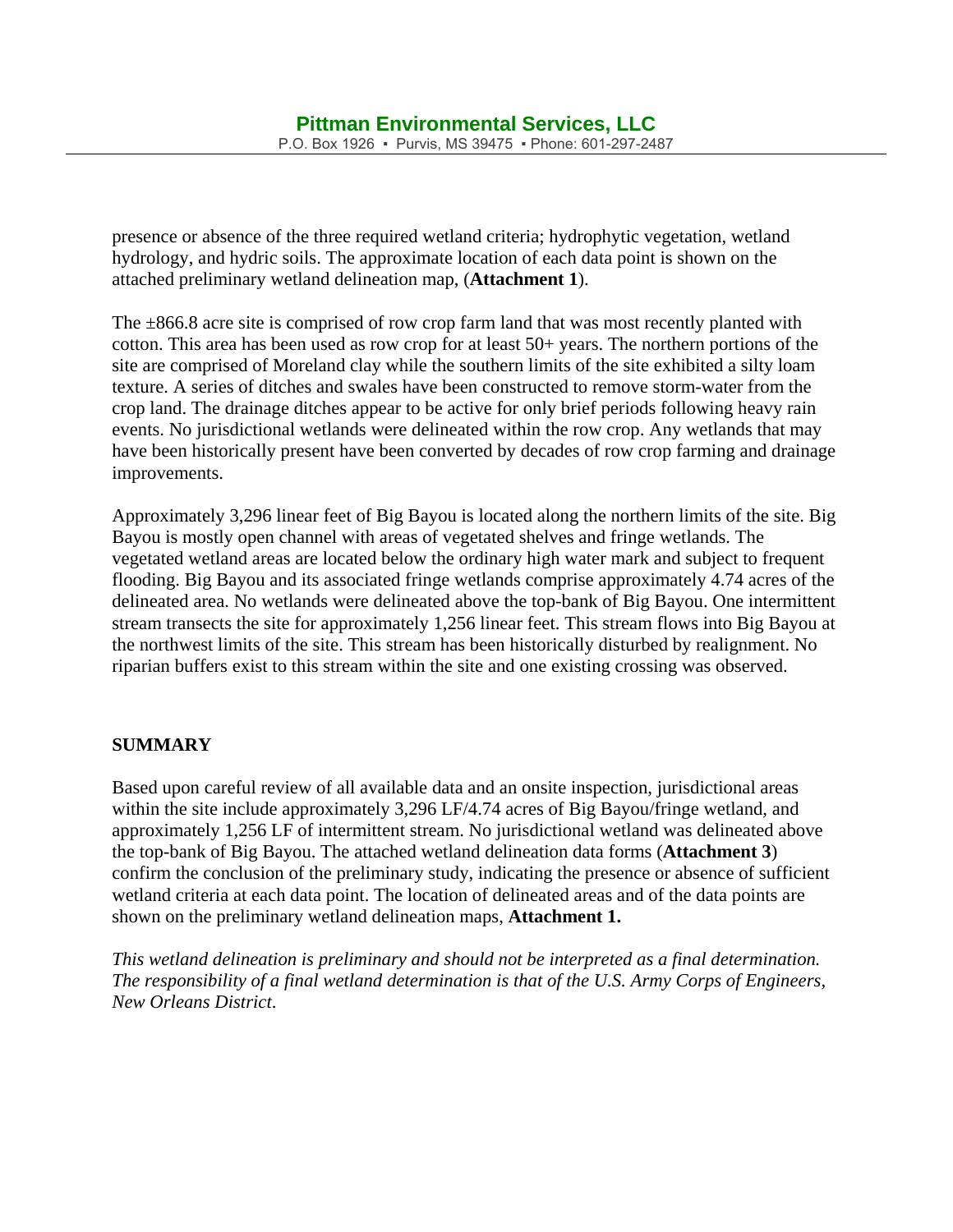Please call (601)-297-2487 if you have any questions or need additional information regarding this study.

Sincerely,

Bart a. Pitton

Bart A. Pittman Environmental Specialist Pittman Environmental Services, LLC